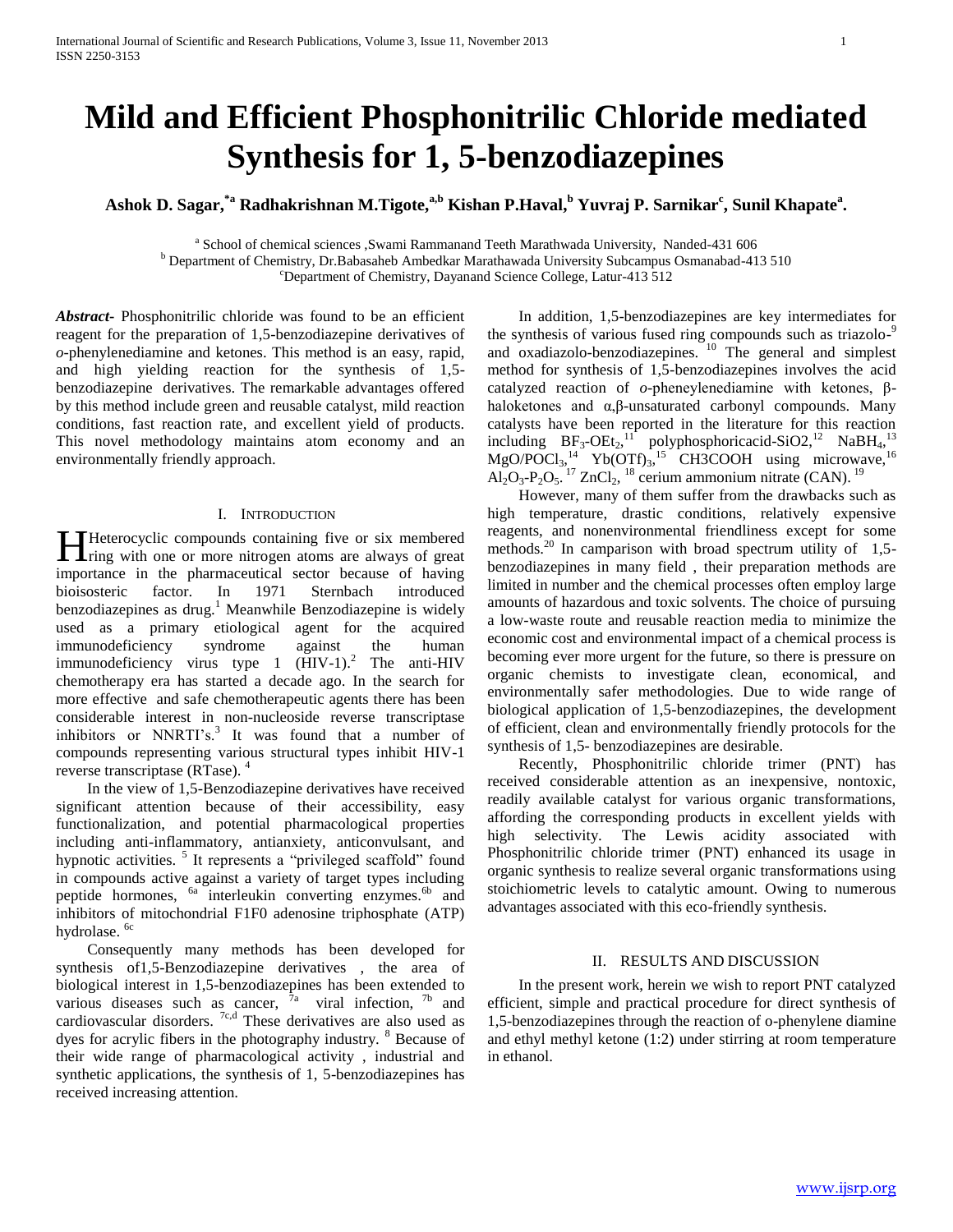

**Scheme 1**

 In our preliminarily investigation on model reaction of *o*phenylene diamine and acetophenone , it was found that reaction could be finished under very simple reaction condition in the presence of catalytic amount of Phosphonitrilic chloride acid (PNT) and few ( 3 to 4) drop of EtOH as solvent which give desired 1,5-benzodiazepines product in good yield . The effect of solvent , catalyst, reaction time on the reaction was systematically investigated and result were summarized in **Table 1**. To optimize reaction condition to examine the effect of different solvent  $H_2O$ , CH<sub>3</sub>CN, MeOH, THF, Toluene, DCM, Ethanol and molar ratio of the catalyst at different . The reaction was monitoring by TLC and the entire yield reported in **Table 1** 

| <b>Table 1</b> Optimization of reaction condition |  |
|---------------------------------------------------|--|
|                                                   |  |

| Entry          | Solvent            | Time<br>(Hr)     | Yield <sup>a %</sup> |  |
|----------------|--------------------|------------------|----------------------|--|
| $\mathbf{1}$   | H <sub>2</sub> O   | 12 Hr            | <b>Nil</b>           |  |
| $\overline{2}$ | CH <sub>3</sub> CN | 10 <sub>hr</sub> | <b>Nil</b>           |  |
| 3              | <b>MeOH</b>        | 8 <sub>hr</sub>  | 20 %                 |  |
| $\overline{4}$ | <b>THF</b>         | 12 Hr            | 45 %.                |  |
| 5              | Toluene            | 8 <sub>hr</sub>  | Nil.                 |  |
| 6              | <b>DCM</b>         | 5 <sub>hr</sub>  | 65 %                 |  |
| 7              | <b>Ethanol</b>     | 2 <sub>hr</sub>  | <b>Above 80 %</b>    |  |
|                |                    |                  |                      |  |

# a Isolated Yield

 As can be seen from Table 1, solvent play an important role in the model reaction. It was found that Ethanol is the best one among the solvent tested and reaction proceeded smoothly in the ethanol and gave desired product in 80% yield, while DCM afforded the product only in 65% yield. Use of  $H_2O$ ,  $CH_3CN$ , MeOH, THF and Toluene as solvent led to slower reaction (**Table 1, Entry 1-5**). To our delight, above 80% of model product was isolated when the model reaction was carried out in the presence of ethanol at room temperature for 1 Hr stirring only. With respect to catalyst loading, when 1 mol% to 5 mol %

of PNT was used, the reaction goes to completion gave a satisfactory result.

 During the course of our further optimization of reaction condition, the reactions were generally complete in a matter of 1- 2 hours. Meanwhile experimental data indicated that the reaction was not complete when reaction time was less than 1 Hr. However, no increase in yield was observed when the reaction time was prolong with respect to solvent **(Table 1)**. The optimized reaction conditions for the reaction were found to be PNT 2.5 mol % under stirring at room temperature for 1-2 Hr.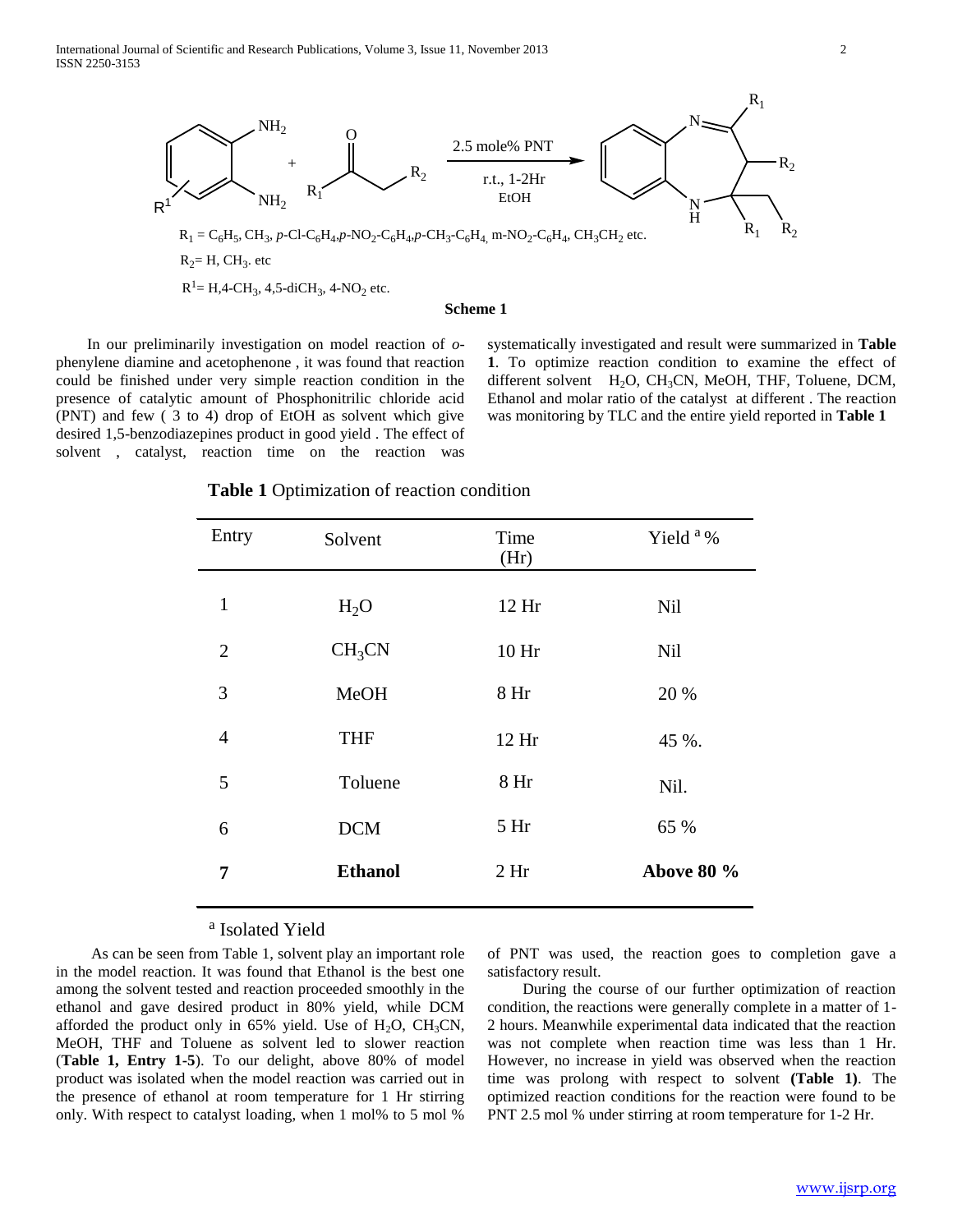Having established the optimized reaction condition, we turn our attention to explore the scope of this protocol. The result are listed in **Table 2.** 

| Entry Substrate                                               | Ketone                         | $\bf Product$                                                                    |                                           |        | Time (Hr) Yield $\frac{M.P. \text{°C}}{M.P. \text{°C}}$ |     |
|---------------------------------------------------------------|--------------------------------|----------------------------------------------------------------------------------|-------------------------------------------|--------|---------------------------------------------------------|-----|
| NH <sub>2</sub><br>$\,1\,$<br>NH <sub>2</sub>                 | Ö<br>Ph                        | Ph<br>$N_{\leq}$<br>- Ph<br>$_{\rm H}^{\rm N}$<br>Cl <sub>,</sub>                | $\sqrt{2}$                                | $87\,$ | $150 - 152$                                             | 152 |
| NH <sub>2</sub><br>$\sqrt{2}$<br>NH <sub>2</sub>              | $O_{\rm S}$<br><b>Cl</b>       | $N_z$<br>$\frac{\text{N}}{\text{H}}$<br>C <sub>1</sub>                           | $1.2\,$                                   | $82\,$ | 143-144                                                 | 145 |
| $\mathrm{NH}_2$<br>$\overline{\mathbf{3}}$<br>NH <sub>2</sub> | $O_{\rm S}$<br>NO <sub>2</sub> | NO <sub>2</sub><br>$\overline{\rm N}$ .<br>$_{\rm H}^{\rm N}$<br>NO <sub>2</sub> | $\sqrt{3}$                                | $80\,$ | 156-158                                                 | 155 |
| $\mathrm{NH}_2$<br>$\overline{4}$<br>NH <sub>2</sub>          | Ο.                             | N<br>$\frac{\text{N}}{\text{H}}$                                                 | $2.2\,$                                   | 90     | 98-99                                                   | 101 |
| NH <sub>2</sub><br>5<br>NH <sub>2</sub>                       | О.                             | $N_z$<br>NO <sub>2</sub><br>$_{\rm H}^{\rm N}$                                   | NO <sub>2</sub><br>2.4<br>NO <sub>2</sub> | $85\,$ | $151 - 153$                                             | 157 |
| NH <sub>2</sub><br>$\boldsymbol{6}$<br>NH <sub>2</sub>        | $\frac{0}{1}$                  | N<br>H                                                                           | 1.4                                       | 90     | 137-138                                                 | 136 |

Table 2 PNT catalyzed synthesis of 1, 5-benzodiazepines in ethanol<sup>a.</sup>

*Continue on next page*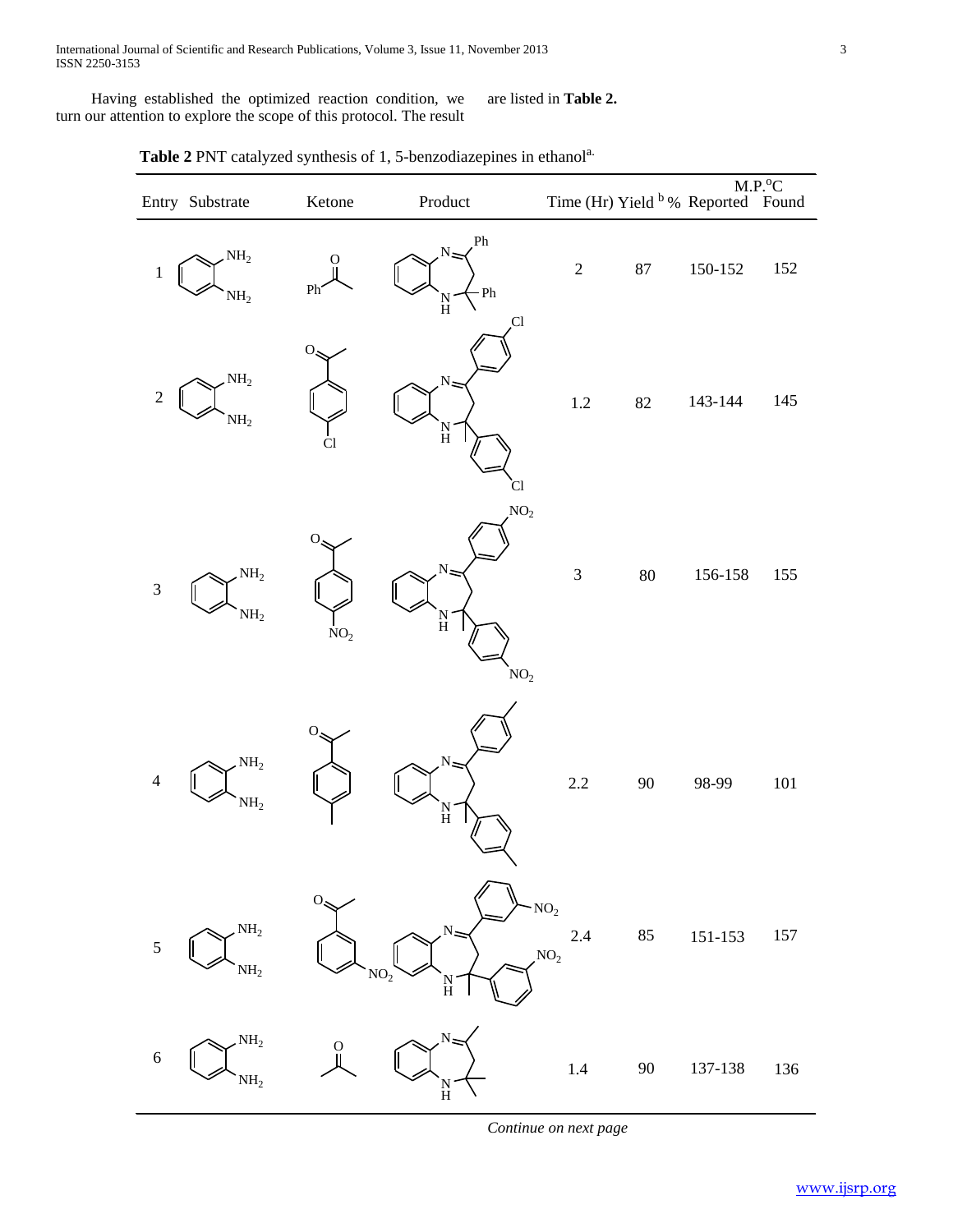| Entry            | Substrate                          | Ketone                    | $\bf Product$                       | Time (Hr) Yield <sup>b</sup> % |        | Reported    | $\text{M.P.}^{\text{o}}\text{C}$<br>Found |
|------------------|------------------------------------|---------------------------|-------------------------------------|--------------------------------|--------|-------------|-------------------------------------------|
| $\boldsymbol{7}$ | $\mathrm{NH}_2$<br>NH <sub>2</sub> | O                         | N<br>H                              | $\sqrt{2}$                     | 85     | 142-143     | 141                                       |
| 8                | NH <sub>2</sub><br>NH <sub>2</sub> |                           | N<br>$_{\rm H}^{\rm N}$             | $1.5\,$                        | 80     | 138-139     | 140                                       |
| 9                | $\mathrm{NH}_2$<br>NH <sub>2</sub> | 0                         | N<br>$_{\rm H}^{\rm N}$             | 2.5                            | 85     | 136-137     | 136                                       |
| $10\,$           | NH <sub>2</sub><br>NH <sub>2</sub> | O                         | N<br>H                              | $\overline{c}$                 | 82     | 127-128     | 126                                       |
| 11               | $\mathrm{NH}_2$<br>NH <sub>2</sub> | О<br>Ph                   | Ph<br>N<br>$_{\rm H}^{\rm N}$<br>Ph | $\overline{\mathbf{3}}$        | $80\,$ | 92-93       | 92                                        |
| $12\,$           | NH <sub>2</sub><br>NH <sub>2</sub> |                           | $_{\rm H}^{\rm N}$                  | $\overline{c}$                 | 84     | 142-143     | 142                                       |
| $13\,$           | $\mathrm{NH}_2$<br>NH <sub>2</sub> | O                         | N<br>H                              | $2.5\,$                        | $80\,$ | $112 - 114$ | 112                                       |
| 14               | NH <sub>2</sub><br>NH <sub>2</sub> | $\ddot{\mathrm{o}}$<br>Ph | Ph<br>Ph                            | $\mathfrak{Z}$                 | 85     | $115 - 116$ | 115                                       |

From Table 2

*Continue on next page*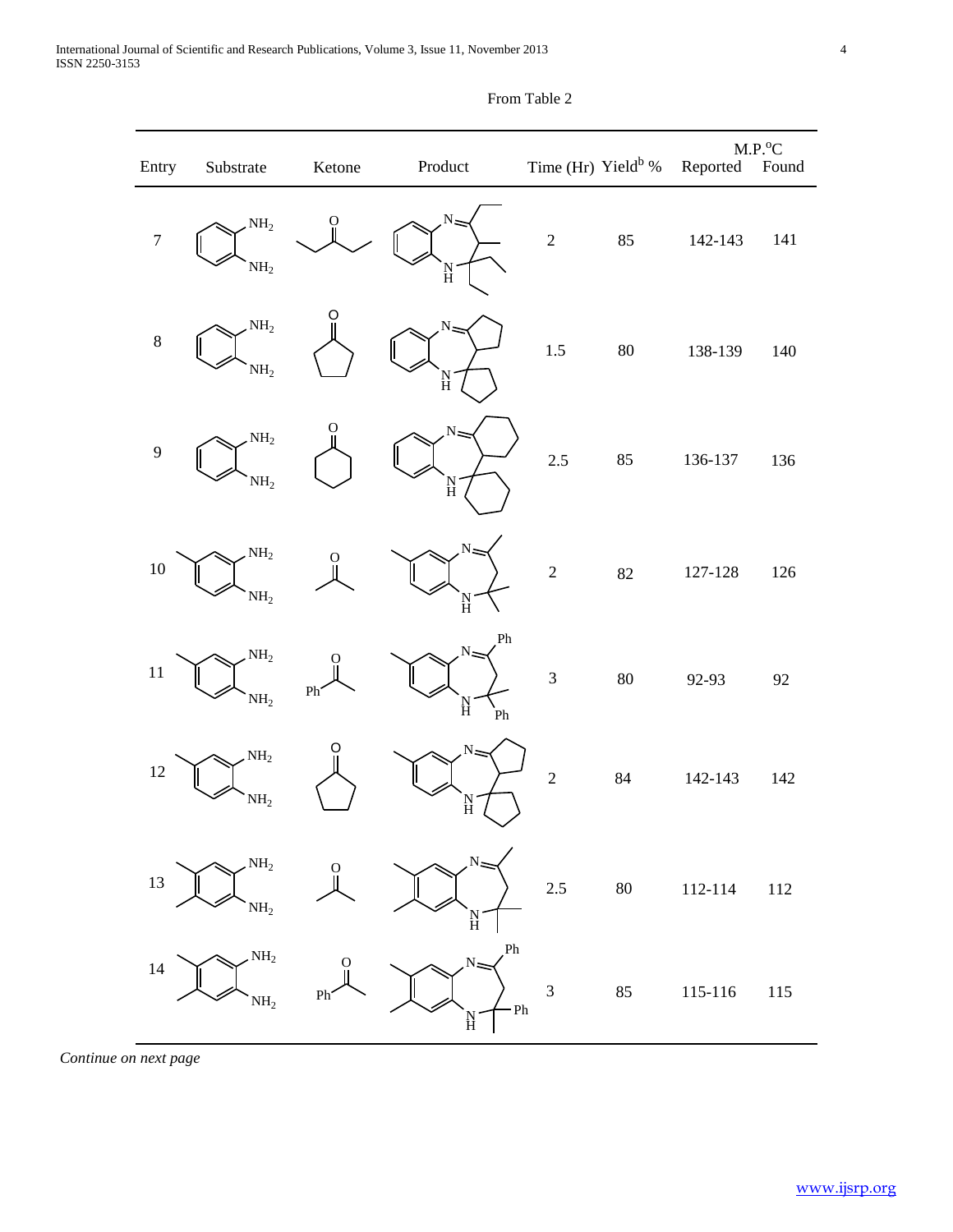International Journal of Scientific and Research Publications, Volume 3, Issue 11, November 2013 5 ISSN 2250-3153

| From Table 2 |  |
|--------------|--|
|--------------|--|

| Entry        | Substrate                          | Time (Hr) Yield <sup>b</sup> %<br>Product<br>Ketone |                         |     | $M.P.^{\circ}C$ |                     |              |
|--------------|------------------------------------|-----------------------------------------------------|-------------------------|-----|-----------------|---------------------|--------------|
| $O_2N$<br>15 | NH <sub>2</sub><br>NH <sub>2</sub> | $O_2N$<br>O                                         | H                       | 2.5 | 75              | Reported<br>113-114 | Found<br>114 |
| $O_2N$<br>16 | NH <sub>2</sub><br>NH <sub>2</sub> | $O_2N$<br>O<br>Ph <sup>2</sup>                      | Ph<br>N<br>Ph<br>N<br>H | 3   | 80              | 136-138             | 136          |

<sup>a</sup>Reaction Condition : o-phenylene diamine ( 1 mmole ) , acetone (2 mmole) and Phosphonitrilic Chloride (Trimer) ( 2.5 mole %) in ethanol ( 2-4 drops) stir, 2 Hr R. T. **b** Isolated Yield

 As shown in the Table 2, in the most cases, o-phenylene diamine reacted with wide variety of substituted acetophenone completely and afforded the corresponding 1,5-benzodiazepines in good to excellent yield ( **Table 2 , Entries 1-5**). Substituted acetophenone containing electron-donating or electronwithdrawing group on the benzene ring reacted with o-phenylene diamine smoothly under optimal condition to give the desired product. Furthermore, sterically demanding *ortho*-substituents hampered reaction so which are not shown in the **Table 2**.

 To our delight cyclic ketones such as cyclopentanone, cyclohexanone whereas 3-pentanone (**Table 2, Entry 8, 9,7**) also reacted well and equally efficiently with similar success to afford fused ring 1, 5-benzodiazepines in high yields. Meanwhile substituted o-phenylene diamine with electron donating or electron withdrawing groups on the benzene ring reacted with ketone or cyclic ketone to generate corresponding product in high yield (**Table 2, Entry 10-16**) . It is important to note that substituted o-phenylene diamine with a strong electron withdrawing groups, such as nitro group on the benzene ring showed lower reactivity than those of ones with electron donating groups . (**Table 2, Entry 15-16**)

#### III. CONCLUSION

 We have presented an elegant and simple methodology for the synthesis of 1, 5-benzodiazepine derivatives from o-

## **Spectral analysis**

# **2-methyl-2,4-phenyl-2,3-dihydro-1***H***-1,5-benzodiazepine <sup>18</sup> (Entry 1):**

*Yellow solid;* M.P. 152<sup>°</sup>C IR (CHCl<sub>3</sub>, *v* max): 3325, 2100, 1635, 1465, 1245, 1055, 815 cm<sup>-1</sup>.; <sup>1</sup>H NMR (CDCl<sub>3</sub>): δ 6.83–7.60 (m, 14H, ArH), 3.52 (s, 1H, NH), 2.96–3.15 (d, 2H, J = 13.2 Hz), 1.76 (s, 3H, CH<sub>3</sub>).; <sup>13</sup>C NMR (CDCl<sub>3</sub>, 100 MHz):  $\delta$  168.2 (C=N), 148.0, 140.5, 139.9, 130.2, 128.8, 128.5, 127.5, 126.7, 125.9, 122.1, 121.9, 74.2, 43.5, 30.3. Elemental Analysis: C<sub>22</sub>H<sub>20</sub>N<sub>2</sub> Calcd. C, 84.58; H, 6.45; N, 8.97. Found C, 84.43; H, 6.37; N,8.91.

**4-(4-Chlorophenyl)-2- methyl-2,3-dihydro-***1H***-1,5-benzodiazepine5c (Entry 2):**

phenylene diamine and cyclic or acyclic ketone in the presence of Phosphonitrilic Chloride by stirring in ethanol at room temperature. The reactions were performed smoothly to generate the corresponding products in high yields under the safe experimental condition and the procedure is simple and convenient. Furthermore, the catalyst is environmentally friendly and expensive. This method offer one of the important motifs for the synthesis of 1, 5-benzodiazepine, as natural product, biological active compounds and pharmaceutical agents.

#### **Experimental Section**

## *(a)General Experimental Procedure for the synthesis of 1, 5 benzodiazepine:*

 A mixture of *o*-phenylenediamine (1 mmol) and ketone (2. mmol) was stirred in the ethanol solvent at room temperature using Phosphonitrilic chloride (2 mol %) for an appropriate time as 2 Hr . The progress of the reaction was followed by TLC using 20%-40% EtOAc in *n*-Hexane as eluent. After completion of the reaction, the reaction mixture was separated from ethyl acetate (5ml) and water . The organic layer was evaporated and crud products were purified by recrystalization in *n*-Hexane or by column chromatography by silica gel using EtOAc : *n*-Hexane 20 : 80 as eluent.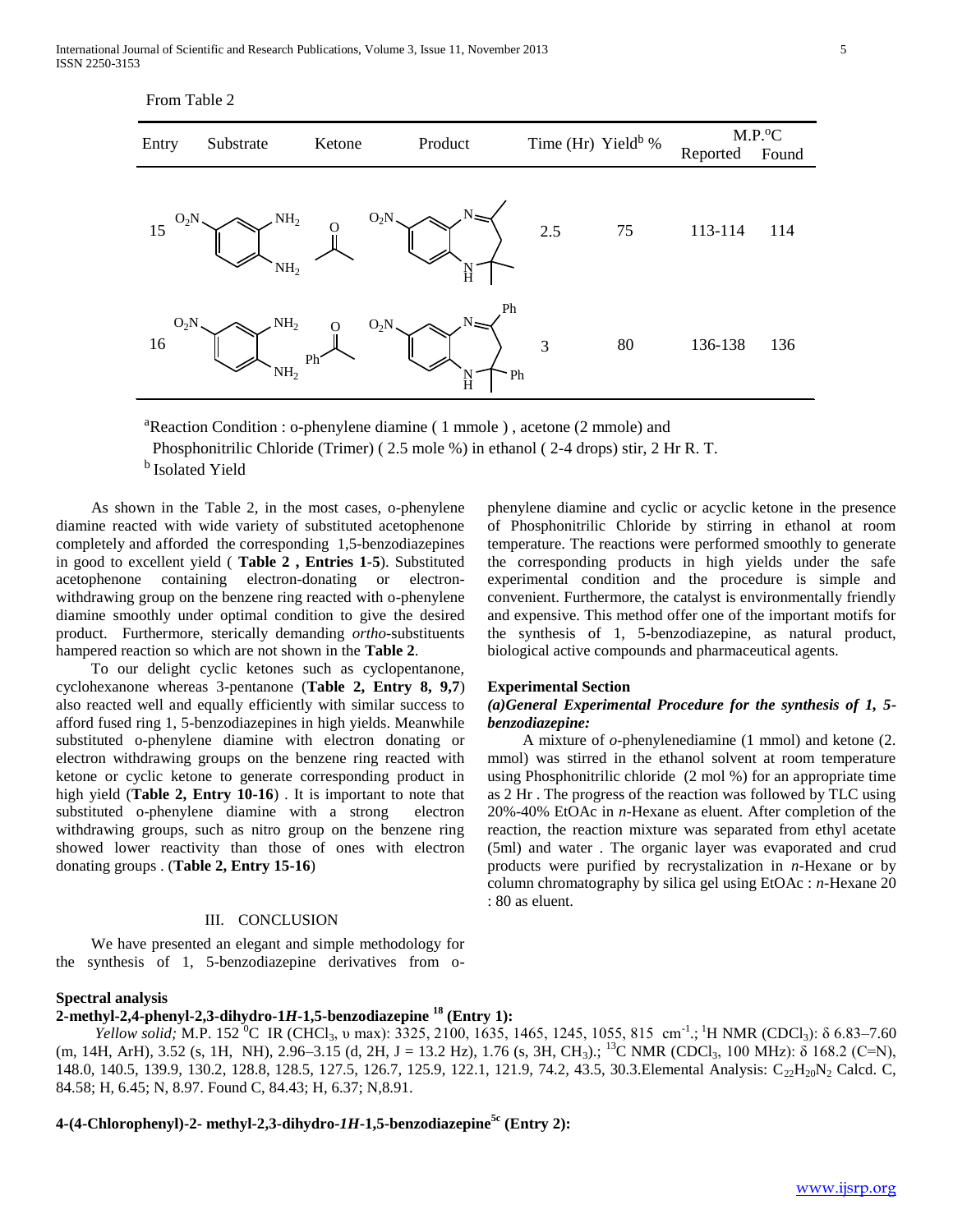M.P.  $147^{\circ}$ C <sup>1</sup>H NMR (CDCl3): δ 6.84–7.53(m, 12H, ArH), 3.43 (s, 1H, NH), 2.87–3.09 (dd, 2H, J<sub>1</sub> = 12 Hz, J<sub>2</sub> = 12.8 Hz), 1.74 (s, 3H, CH3).

# **2-methyl-4-(4-nitrophenyl)-2,3-dihydro-1***H-***1,5-benzodiazepine<sup>19</sup> (Entry 3):**

M.P. 155<sup>0</sup>C; <sup>1</sup>H NMR (CDCl<sub>3</sub>): δ 6.90–8.08 (m, 12H, ArH), 3.64 (s, 1H, NH), 2.99–3.32 (m, 2H, CH<sub>2</sub>), 1.85(s, 3H, CH<sub>3</sub>). ;Elemental Analysis: C<sub>22</sub>H<sub>18</sub>N<sub>4</sub>O<sub>4</sub> (402.13) calcd.: C, 65.66; H, 4.51; N, 13.92.Found: C, 65.37; H, 4.47; N, 14.01

**2-methyl-4-(4-methyl phenyl)-2,3-dihydro-1***H***-1,5-benzodiazepine (Entry 4)<sup>19</sup>: M.P.** 101<sup>0</sup>C ;<sup>1</sup>H NMR (CDCl<sub>3</sub>): δ 6.81–7.59 (m, 12H, ArH), 3.52 (s, 1H, NH), 2.96–3.11 (m, 2H, CH2), 2.34 (s, 3H,CH3), 2.31 (s, 3H, CH3), 1.74 (s, 3H, CH3).;<sup>13</sup>C NMR (CDCl3):δ 168.1 (C=N), 145.5, 140.8, 140.5, 138.7, 137.4, 137.2, 129.5, 129.3,129.0, 127.6, 126.6, 125.7, 122.1, 122.0, 73.9, 43.3, 30.3, 21.8, 21.4.

# **2-methyl-4-(3-nitrophenyl)-2,3-dihydro-1***H***-1,5-benzodiazepine5c (Entry 5):**

Mp 157 <sup>0</sup>C;<sup>1</sup>H NMR (CDCl<sub>3</sub>, 400 MHz): δ6.92–8.48 (m, 12H, ArH), 3.56 (s, 1H, NH), 2.99–3.28 (m, 2H, CH<sub>2</sub>), 1.87(s, 3H, CH<sub>3</sub>). <sup>13</sup>C NMR (CDCl<sub>3</sub>): δ 164.6 (C=N), 149.6, 148.7, 141.0, 139.8, 137.6, 133.0, 132.4, 130.0, 129.7, 129.4, 127.9, 124.9, 122.9, 122.7, 122.0, 121.3, 104.0, 74.6, 43.3, 37.6, 30.4. HRMS (m/z): calcd. For C<sub>22</sub>H<sub>18</sub>N<sub>4</sub>O<sub>4</sub>; 402.1328; found 402.1295.

# **2,2,4-Trimethyl-2,3-dihydro-1***H***-1,5-benzodiazepine<sup>18</sup> (Entry 6):**

*Pale Yellow Solid* M.P. 136<sup>0</sup>C .<sup>1</sup>H NMR (CDCl<sub>3</sub>): δ 7.12–7.14 (m, 1H, ArH), 6.96–7.01 (m, 2H, ArH), 6.72–6.74 (m, 1H, ArH), 2.97 (s, 1H, NH), 2.37(s, 3H, CH3), 2.22 (s, 2H, CH2), 1.34 (s, 6H, 2CH3). <sup>13</sup>C NMR (CDCl3): δ 173.1 (C=N), 141.1, 138.3, 127.1, 125.9, 122.5, 122.2, 68.9,45.4, 30.8, 30.2; Elemental Analysis: C<sub>18</sub>H<sub>24</sub>N<sub>2</sub>; Calcd. C,80.55; H, 9.01; N, 10.44. Found: C, 80.36; H,8.84; N, 10.31

# **2,2,4-Triethyl-3-methyl-2,3-dihydro-1***H***-1,5-benzodiazepine16b (Entry 7):**

M.P. 141 <sup>0</sup>C ;<sup>1</sup>H NMR (CDCl<sub>3</sub>): δ 6.59–7.34 (m, 4H, ArH), 3.85 (s, 1H, NH), 2.81–2.83 (m, 1H), 2.49–2.57(m, 2H), 1.52–1.56 (m, 2H), 1.20–1.37 (m, 4H), 0.68–0.96 (m, 10H).

 **10- Spirocyclopentane- 1, 2, 3, 9, 10, 10ahexahydro-1***H***-dibenzo[b]-cyclopenta [e] [1,4] -diazepine (Entry 8);**Yellow solid; M. P. 140°C; IR (CHCl<sub>3</sub>, υmax): 3338, 2150, 1670, 1640, 1245, 1050, 850 cm<sup>-1</sup>;<sup>1</sup>H NMR: (CDCl<sub>3</sub>) δ 6.6–7.39 (m, 4H). 4.54 (brs, 1H), 2.30–2.61 (m, 3H), 1.3–1.92 (m, 12H). ;<sup>13</sup>C NMR: (CDCl3) δ 178,143.1, 139, 132.2, 128.6, 126.3, 119.4, 118.3, 66.7, 54.4, 39.3, 38.5, 34.4, 33.2, 28.7, 24.5, 24.1, 23.2.;Elemental Analysis: C<sub>16</sub>H<sub>20</sub>N<sub>2</sub> Calcd. C, 79.96; H, 8.39;N, 11.66. Found: C, 79.78; H, 8.24; N, 11.43

# **10-Spirocyclohexane-2,3,4,10,11,11a-hexahydro-1H-dibenzo[b,e][1,4]**

**diazepine** <sup>16b</sup> (Entry 9): Pale Yellow;M.P. 136<sup>0</sup>C.;IR(CHCl<sub>3</sub>, umax): 3290, 2100, 1850, 1640, 1150, 945, 758 cm<sup>-1</sup>.;<sup>1</sup>H NMR  $(CDCl_3)$ : δ 6.99–7.33 (m, 4H, ArH), 3.80 (br, 1H, NH), 2.87–3.24 (m, 3H), 1.55–2.75 (m, 16H).;HRMS (m/z): calcd. C<sub>18</sub>H<sub>24</sub>N<sub>2</sub>; 268.1939, found 268.1929.

# **2, 2, 4-Trimethyl-2, 3-dihydro-8 -methyl-1***H***-1, 5-benzodiazepine (Entry 10)**

Yellow solid; M. P. 126°C ;IR (CHCl<sub>3</sub>, υmax): 3325, 2800, 2200, 1665, 1450, 1150, 945, 850, 710 cm<sup>-1</sup>.;<sup>1</sup>H NMR (CDCl<sub>3</sub>): δ 7.05– 7.10 (m, 1H), 6.70–6.80 (m, 1H), 6.65–6.75 (s, 1H), 2.80 (s, 3H), 2.23 (s, 3H), 2.19 (s, 2H), 1.30 (s, 6H).;<sup>13</sup>C NMR (CDCl<sub>3</sub>) :δ174.3, 138.1, 136.7, 127, 126.6, 122.6, 67, 45.8, 30.8, 30.8, 30.4, 29.6, 20.9.;Elemental Analysis: C<sub>13</sub>H<sub>18</sub>N<sub>2</sub>; Calcd. C, 77.18,H, 8.97, N, 13.85. Found C, 77.10, H, 8.78, N, 13.72.

# **2-Methyl-2, 4- diphenyl – 2 , 3 – dihydro – 8- methyl-1***H***-1,5-enzodiazepine (Entry 11)**

Yellow solid; M. P. 92°C: IR (CHCl<sub>3</sub>, υmax): 3275, 2750, 2100, 1659, 1240, 1045, 935, 850, 745 cm<sup>-1</sup>.; <sup>1</sup>H NMR(CDCl<sub>3</sub>): δ 6.70–7.69 (m, 13H), 3.5(brs, 1H), 3.13–3.17 (d, J= 13 Hz, 1H), 2.98–3.03 (d, J= 13 Hz, 1H), 2.41(s, 3H), 1.8 (s, 3H).;<sup>13</sup>C NMR CDCl3) : δ164.6, 136.9, 134, 131.2, 130.8, 129, 128.6, 128.5, 128.3, 128.2, 127.4, 126.3, 125.7, 123.5, 113.5, 51, 45.9, 28.7, 20.9. Elemental Analysis: C<sub>23</sub>H<sub>22</sub>N<sub>2</sub> Calcd. C, 84.63; H, 6.79; N, 8.58. Found C, 84.51; H, 6.65; N, 8.42.

# **2, 2, 4- Trimethyl - 2, 3-dihydro – 7 , 8 -dimethyl-1H-1,5-benzodiazepine ( Entry 13)**

Yellow solid; M. P. 112°C.; IR (CHCl<sub>3</sub>, υmax): 3290, 2230, 1635, 1240, 1035, 850, 745.cm<sup>-1</sup>;<sup>1</sup>H NMR(CDCl<sub>3</sub>): δ 6.52(s, 1H), 6.39 (s, 1H), 2.80 (brs, 1H), 2.34 (s, 3H), 2.22 (s, 2H), 2.20 (s, 3H), 2.19 (s, 3H), 1.35 (s, 6H).; <sup>13</sup>C NMR(CDCl3): δ 171.3, 138.4, 135.5, 133.6, 129.9, 127.8, 122.8, 67.7, 45.3, 30.4, 30.3, 29.8, 19.1, 18.9.; Elemnetal Analysis: C<sub>14</sub>H<sub>20</sub>N<sub>2</sub> Calcd. C, 77.73; H, 9.32; N, 12.95. Found C, 77.52; H, 9.15; N, 12.82.

**2-Methyl- 2, 4-diphenyl-2 , 3 – dihydro – 7 ,8 -dimethyl-1H-1,5-benzodiazepine (entry 14):**Pale yellow solid; M. P. 115°C;IR(CHCl<sub>3</sub>, υmax): 3285, 2200, 1950, 1635, 1130, 1050, 940, 835 cm<sup>-1</sup>;<sup>1</sup>H NMR(CDCl<sub>3</sub>): δ 7.50–7.60 (m, 4H), 7.30–7.18 (m, 6H), 7.15 (s, 1H), 6.6 (s, 1H), 3.45 (brs, 1H), 3.10 (d, J= 12.8 Hz, 1H), 2.90 (d, J= 12.8 Hz, 1H), 2.25 (s, 6H), 1.70 (s,3H).;<sup>13</sup>C